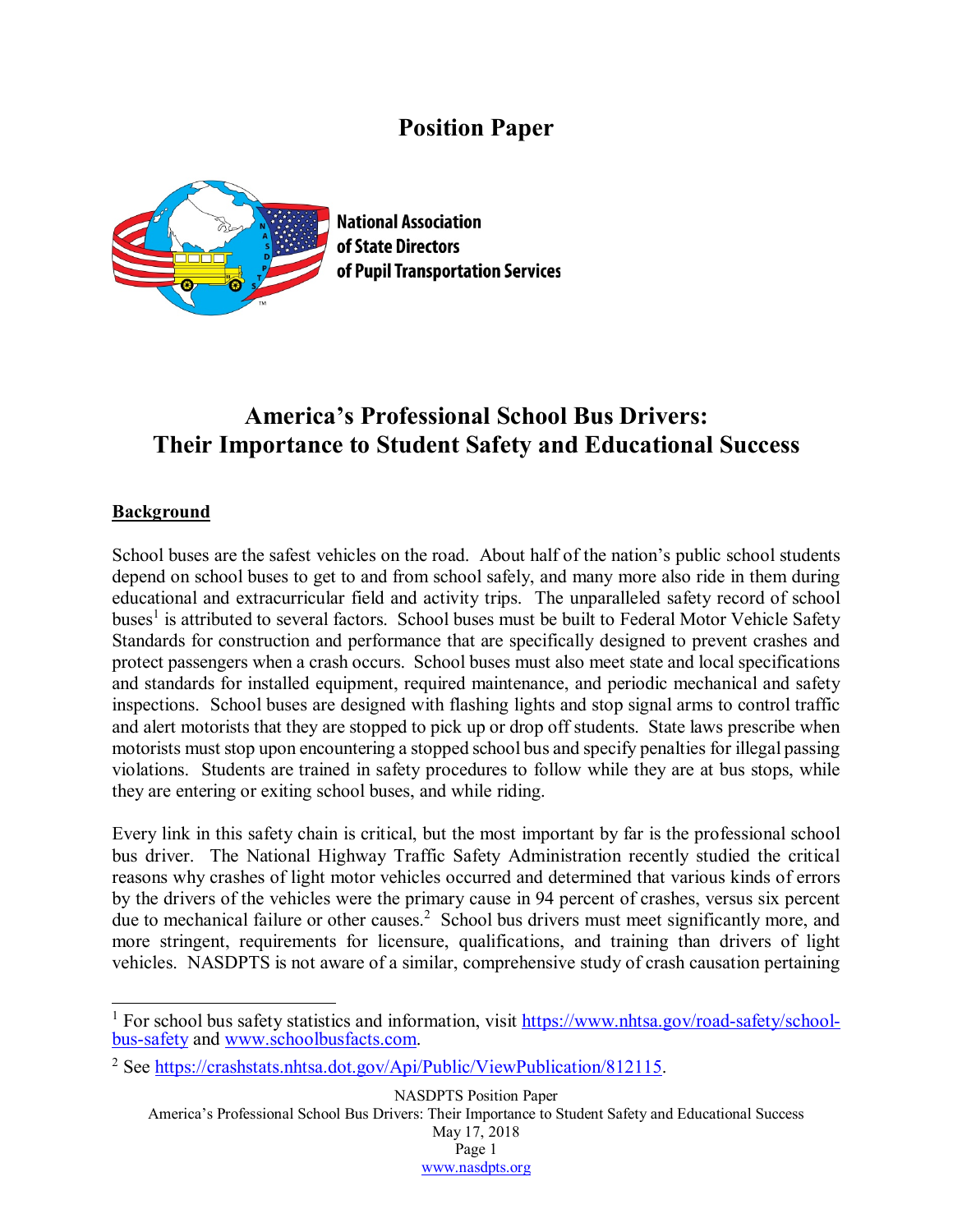to larger vehicles such as school buses. Nevertheless, it is reasonable to assume that the performance of school bus drivers in preventing crashes is the most important factor in protecting their student passengers and themselves. School bus equipment and mechanical condition are critical to student safety as well, but it can be assumed reasonably that mechanical failures are the primary cause of only a small percentage of school bus crashes.

The performance of school bus drivers and their attention to safety remain the most important and critical factors in protecting student riders from harm. As a result, students riding in school buses are very safe. There is one vulnerability, however, over which school bus drivers sometimes have limited control. Student pedestrians who are approaching or leaving the school bus and are in the loading and unloading zone are sometimes tragically run over by other motorists who have not stopped for the bus. Historically, this is the portion of the trip to and from school when students transported by school buses are most likely to be killed. School bus drivers, as well as the students themselves, can and do significantly mitigate this hazard by being alert and following safety protocols, but, tragically, that is sometimes not enough when motorists fail to stop.<sup>3</sup>

The purpose of this Position Paper is to emphasize the primary and important role that America's estimated one-half million professional school bus drivers play in maintaining the health, wellbeing, and safety of students. Without them and the heroic job they do, day in and day out, students would be far more vulnerable to injuries and fatalities, and many would not have equitable access to the same range and choice of educational programs.

This paper provides an overview of the requirements for licensure, training, and qualifications that school bus drivers must meet, and it contains recommendations and best practices for driver qualifications and performance in areas where uniform national regulations may not exist. For more detail on the specific requirements of individual states and local school districts, NASDPTS recommends contacting the appropriate state agency. Contact information for each state's director of student transportation or the individual serving in a similar leadership role can be found at [www.nasdpts.org.](http://www.nasdpts.org/)

<sup>&</sup>lt;sup>3</sup>The Kansas Department of Education's annual Loading and Unloading Survey records fatalities each year in the loading and unloading zone. Current and historical data is at [http://www.ksde.org/Agency/Fiscal-and-Administrative-Services/School-Finance/School-Bus-](http://www.ksde.org/Agency/Fiscal-and-Administrative-Services/School-Finance/School-Bus-Safety/Loading-and-Unloading-Surveys)[Safety/Loading-and-Unloading-Surveys.](http://www.ksde.org/Agency/Fiscal-and-Administrative-Services/School-Finance/School-Bus-Safety/Loading-and-Unloading-Surveys) A full discussion of the topic of school bus loading and unloading safety is outside the scope of this Position Paper, but interested parties are encouraged to review the Kansas surveys and other information available from [NASDPTS,](http://www.nasdpts.org/StopArm/index.html) NHTSA, and other sources.

America's Professional School Bus Drivers: Their Importance to Student Safety and Educational Success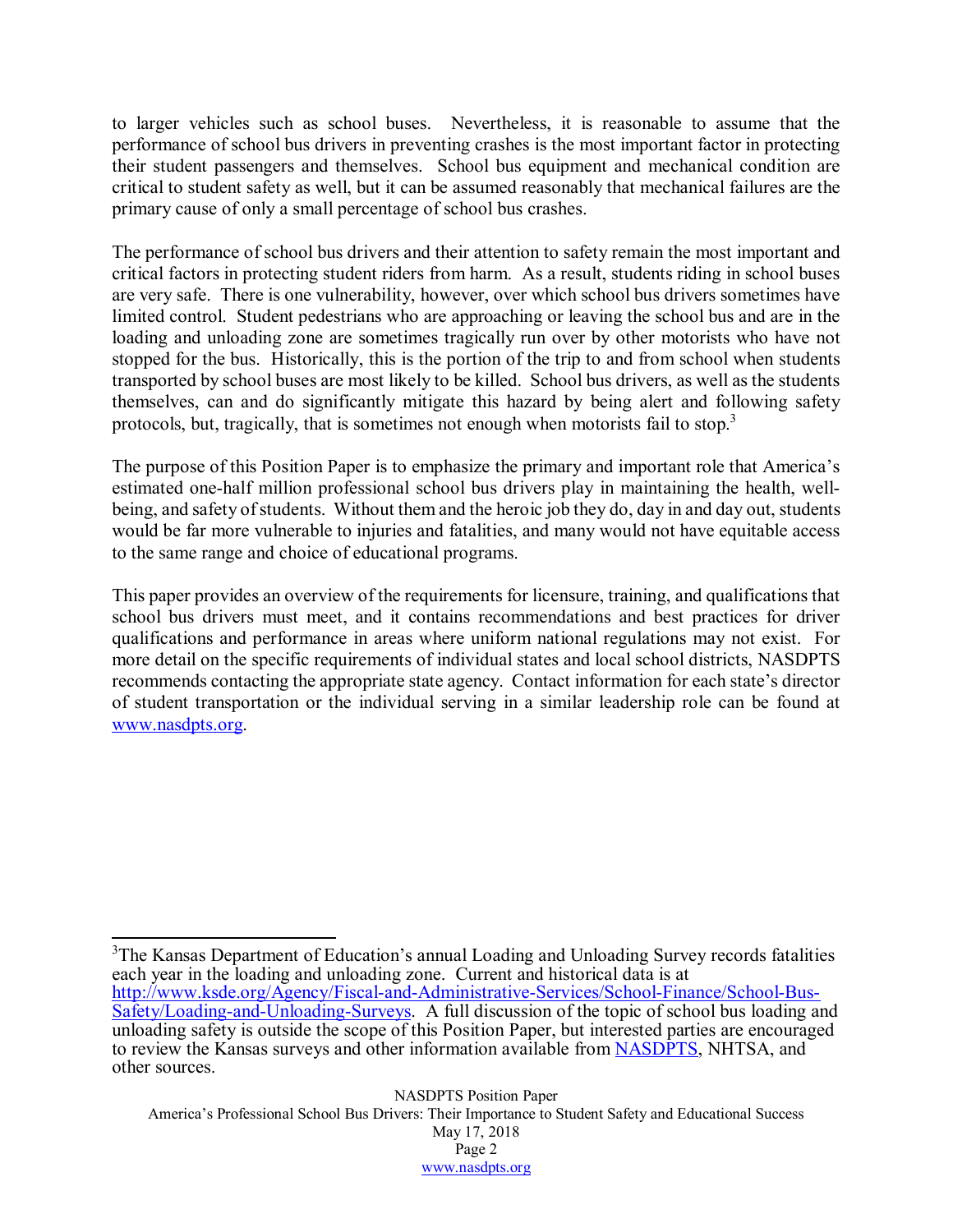### **Discussion**

Over the years, many actions have been taken to improve school bus driver selection and training. Since the early 1920's when training manuals for school bus drivers were developed, private and public entities have continued their efforts to develop and improve school bus driver training. Then, in the 1970's, the National Highway Traffic Safety Administration (NHTSA) issued standards (which later became guidelines) for school bus driver training.<sup>4</sup>

In 1992, the Federal Highway Administration within the United States Department of Transportation implemented a requirement that all school bus drivers possess a Commercial Driver's License (CDL). Subsequently, the Federal Motor Carrier Safety Administration was formed and assigned responsibility for the CDL program. To attain this license, school bus drivers must pass knowledge (written) and skills (driving and hands-on) tests.

Under the Omnibus Transportation Employees Testing Act of 1991, commercial vehicle drivers, including school bus drivers, also became subject to drug and alcohol testing, including random testing. Such actions at the federal level have been important and beneficial in terms of improving school bus safety, but there are equally important activities that occur at the state and/or local levels.

In 1939, education and transportation professionals convened the first National Conference (now "Congress") on School Transportation (NCST). The NCST, held most recently in 2015 for the sixteenth time, provides a forum for delegates from nearly all states to deliberate and adopt standards, specifications and procedures in all aspects of student transportation. The resulting document, now known as the National School Transportation Specifications and Procedures,<sup>5</sup> is advisory and represents the national consensus among student transportation professionals regarding a broad range of topics, including recommendations for what school bus drivers should know and do.

The following overview is a topic-by-topic discussion of requirements, NASDPTS' recommendations, and best practices for licensure, training, and qualifications of school bus drivers. These items are critical to school bus drivers' performance in transporting students safely:

• **Commercial Driver's License (CDL) -** All drivers operating a school bus designed to transport 16 or more persons, including the driver, must hold a CDL of the proper class for the size of school bus that they intend to drive. Federal Motor Carrier Safety Regulations (FMCSRs) require states to issue CDLs to certain commercial motor vehicle drivers only after the driver passes knowledge (written) and skills (driving and hands-on) tests administered by the state and related to the type of vehicle the driver expects to operate. administered by the state and related to the type of vehicle the driver expects to operate. School bus operators must also have Passenger (P) and School Bus (S) endorsements on the CDL. These endorsements require additional testing and demonstration of proficiency

<sup>4</sup> See Highway Safety Program Guideline No. 17—Pupil Transportation Safety at [https://one.nhtsa.gov/nhtsa/whatsup/tea21/tea21programs/pages/PupilTransportation.htm.](https://one.nhtsa.gov/nhtsa/whatsup/tea21/tea21programs/pages/PupilTransportation.htm)

<sup>&</sup>lt;sup>5</sup> The National School Transportation Specifications and Procedures and other information on the NCST are available at [www.ncstonline.org.](http://www.ncstonline.org/)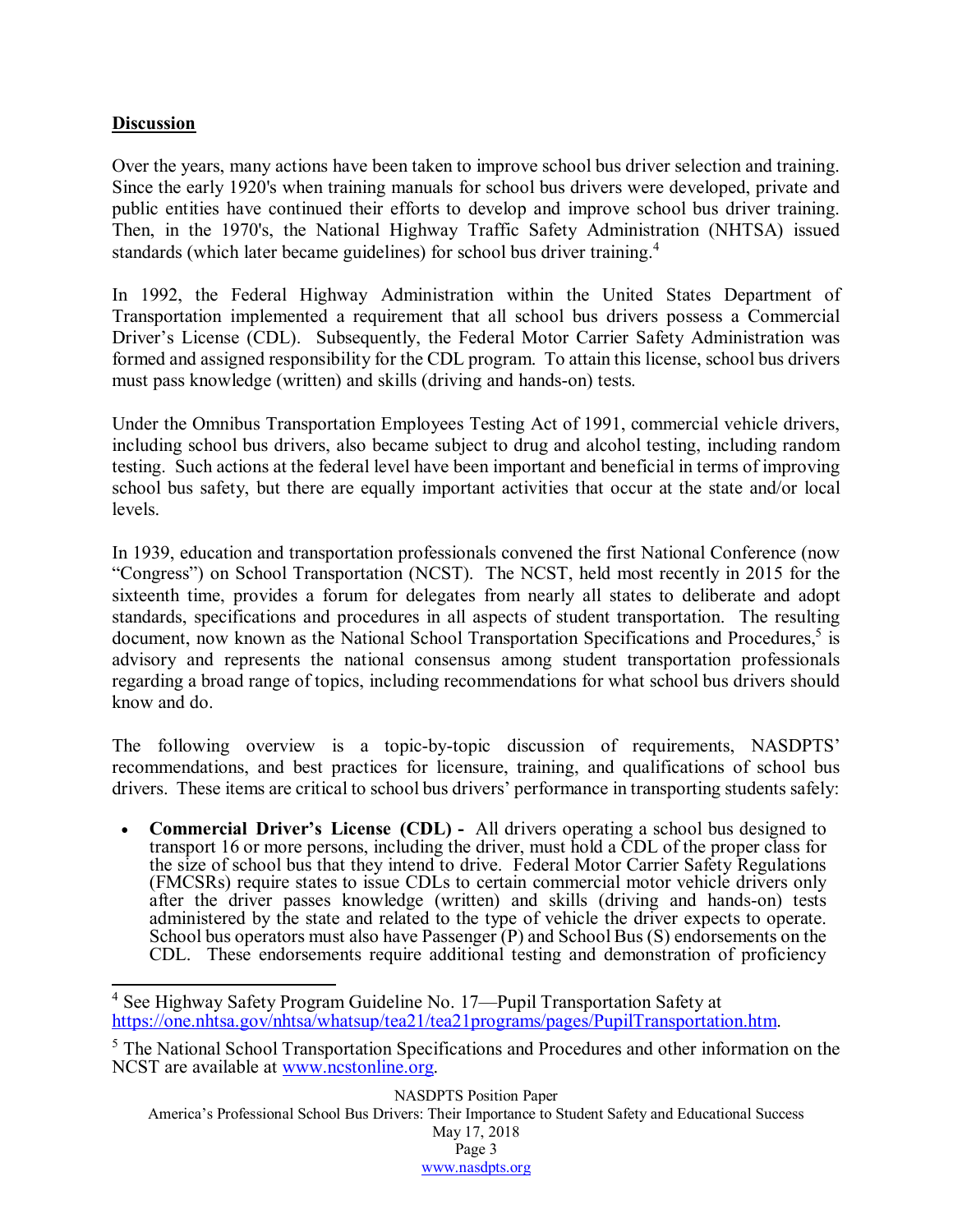relating to some of the specific tasks involved in driving a school bus, such as railroad crossing procedures, student loading and unloading, and use of emergency exits. States are authorized to implement more stringent requirements. For more information, see [https://www.fmcsa.dot.gov/registration/commercial-drivers-license/drivers.](https://www.fmcsa.dot.gov/registration/commercial-drivers-license/drivers) Under a new FMCSA <u>[rule](https://www.fmcsa.dot.gov/registration/commercial-drivers-license/eldt)</u> mandated by Congress, by February 7, 2020 states will be required to implement a program for entry level driver training of commercial drivers who are seeking their initial CDL, including school bus drivers.

- **Pre-service Training**<sup>6</sup> States commonly require that all school bus driver applicants receive preservice training before they are certified to drive school buses transporting students. While specific requirements vary throughout the nation based on local conditions and needs, states that have not already done so should adopt a basic curriculum to define the core competencies required of school bus drivers, as well as the required qualifications and competencies of instructors.
- **In-service Training** States should require at least annual in-service training for all drivers related to their school bus driving responsibilities. While training topics may vary based on local needs, states should at least specify the amount of training that must be provided.
- **Criminal Background Checks** A check of federal and state databases for criminal background should be conducted on all applicants for a school bus driving position. State regulations should specify what types and level of criminal history will result in disqualifying the applicant from consideration as a school bus driver. Existing state requirements for periodic criminal background checks of teachers and other personnel of the school system and contracted service providers should include school bus drivers. In lieu of scheduled checks, states should consider establishing requirements that law enforcement agencies expeditiously report in "real time" any instances of criminal violations by school and contracted personnel who have contact with children.
- **Drug and Alcohol Testing** All commercial vehicle drivers, including school bus drivers, are subject to the Federal Motor Carrier Safety Regulations (FMCSRs) adopted to implement the requirements of the Omnibus Transportation Employees Testing Act of 1991 (OTETA) for drug and alcohol testing. The [requirements](https://www.fmcsa.dot.gov/regulations/drug-alcohol-testing-program) specify, in part, that any CDL driver is subject to the following types of testing: pre-employment; post-accident (for qualifying serious crashes); random; reasonable suspicion; and, return to duty (if allowed by the state or employer) and follow-up testing. Many jurisdictions terminate anyone testing positive under the OTETA thresholds for drug use or alcohol impairment. FMCSRs require that the former employers of any applicant with a prior history of CDL employment be contacted to provide the new employer that history. The FMCSA is in the process of implementing a recent rule to establish the national Drug and Alcohol Clearinghouse. When it is implemented, employers will be required to check new driver applicants against the data in the clearinghouse and will no longer be required to seek the information directly from previous employers.
- **Medical Fitness** Each school bus driver applicant and driver should be required to pass a state-prescribed physical examination meeting FMCSA [guidelines](https://www.fmcsa.dot.gov/medical/driver-medical-requirements/driver-medical-fitness-duty) and hold a valid

America's Professional School Bus Drivers: Their Importance to Student Safety and Educational Success

May 17, 2018 Page 4 [www.nasdpts.org](http://www.nasdpts.org/)

<sup>&</sup>lt;sup>6</sup> Recommendations for the entire range of duties and performance expected of school bus drivers and for the specific curriculum content for pre-service and in-service training are outside the scope of this Position Paper. The topics in which school bus drivers should receive training are extensive. Many of the training topics are outlined in the FMCSA's final [rule](https://www.fmcsa.dot.gov/sites/fmcsa.dot.gov/files/docs/ELDT%20Final%20Rule%20Presentation%20Overview.pdf) on Entry Level Driver Training, and additional content critical to safety and security should be specified by states and local school districts.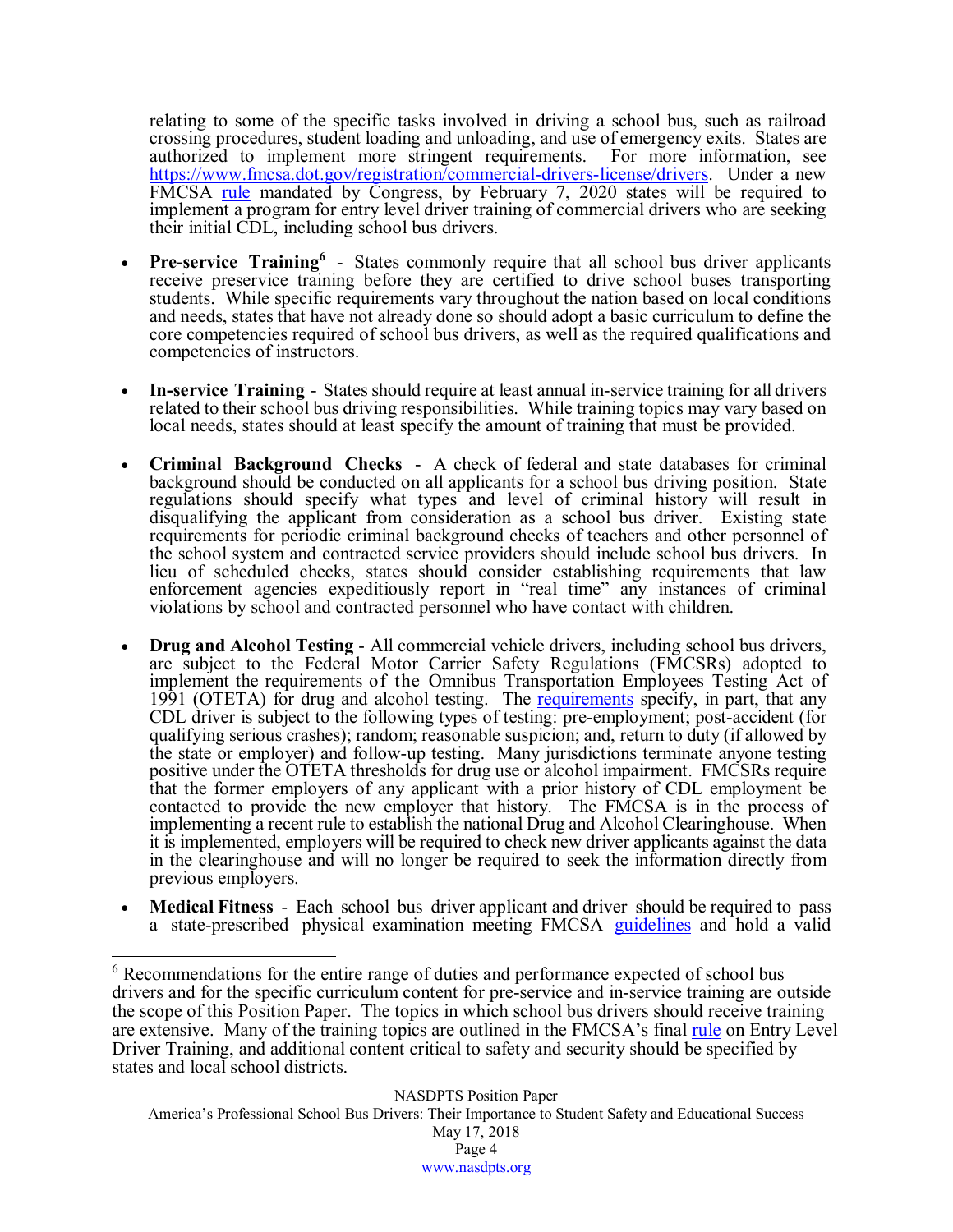Medical Examiner Certificate. The state-prescribed schedule and requirements for medical Some school bus drivers, such as those who are for-hire and cross state lines, are already subject to the federal regulations for medical fitness, regardless of state laws.

- **Driving History Record** Federal CDL requirements specify certain disqualifying driving violations that state driver licensing agencies must enforce by suspending or revoking the driver's CDL. States, school districts, private schools, charter schools, and contractors should implement additional requirements to monitor on an ongoing or periodic basis any driving violations by school bus drivers. Driving record checks should be performed at least annually, consistent with the requirements of Title 49, [Part 391.25](https://www.ecfr.gov/cgi-bin/retrieveECFR?gp=&SID=c94990b48cc1fa4b4e75cfdcba64c450&mc=true&n=sp49.5.391.c&r=SUBPART&ty=HTML) of the Federal Motor Carrier Safety Regulations applicable to other regulated motor carriers. The requirements should define and enforce the levels and types of driving violations by school bus drivers that are considered disqualifying in their personal vehicles and in a school bus or other commercial vehicle. The requirements should provide a means of obtaining applicable records of violations that may have occurred in another state. They should also define which infractions are not disqualifying, but that may require retraining or some consequence less severe than disqualification.
- **Pre- and Post-trip Inspections** State and local requirements should specify procedures for required pre-trip safety inspections of school buses and equipment by school bus drivers. They should also specify that drivers must check throughout the entire school bus interior following every trip to ensure that no unattended students are left on board.

#### **Conclusions**

School bus driving is an incredibly challenging, yet rewarding, job. The term "school bus driver" itself is insufficient to describe the profession and its duties. Successfully operating the bus requires a complex mix of knowledge, skills, and attitudes that go well beyond just "driving" and maneuvering the school bus. An effective driver is good at the basic tasks of safely maneuvering a 40 foot vehicle, of course, but must also be able to: manage students in a firm, consistent, yet friendly manner; recognize, intervene, and report signs of sexual harassment, bullying, or abuse; communicate effectively with parents, co-workers, and administrators; perform pre- and post-trip inspections of the school bus; learn and effectively operate new and ever-improving equipment and technologies on the bus; deal with confidential student information in a legally compliant and responsible manner; avoid distractions; deal with road and weather hazards; deal with student medical issues; adapt to changes in routes and stops; be knowledgeable of individual students' needs, especially those of students with disabilities, while ensuring confidentiality; know federal, state, and local laws; and on and on.

NASDPTS has been monitoring recent disturbing news reports about a few school bus drivers who were driving under the influence of drugs or alcohol, driving erratically resulting in a crash, driving with known, unreported medical conditions, engaging in distracted driving, running red lights, or committing sexual crimes. In cases where multiple fatalities have resulted, pending National Transportation Safety Board investigations will likely contain important findings and targeted safety recommendations. These incidents are tragic in their own right, but also do disproportionate damage to the public perception of school bus drivers, the vast majority of whom behave properly and perform their jobs admirably.